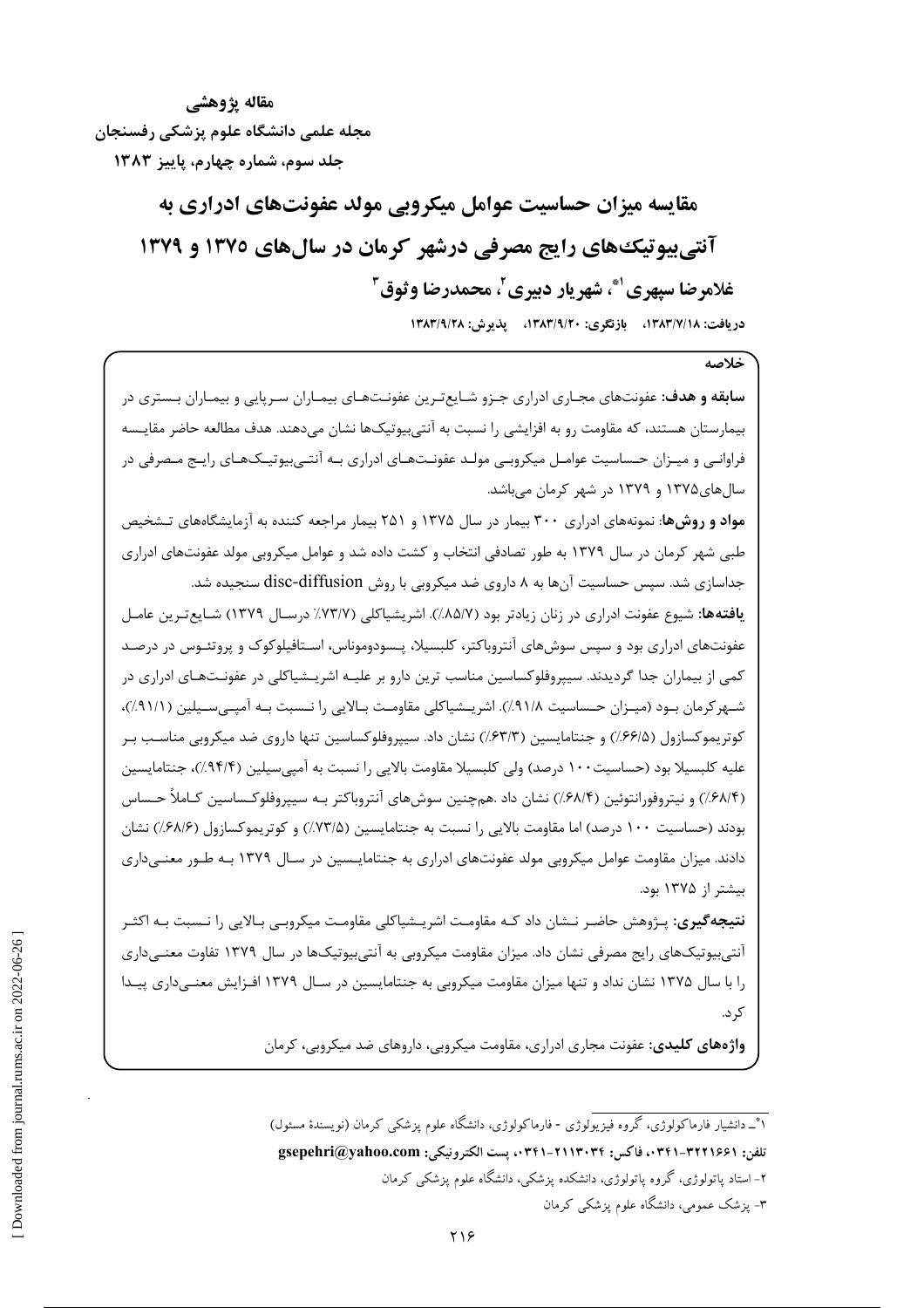#### مقدمه

عفونتهاي ميكروبي مجاري ادراري جنزو شايع ترين اختلالات در دستگاه ادراری هستند کـه تقریبـاً در ۱۰ درصـد مـوارد شــيوع دارنــد [۱۱،۱۲،۱۶]. ميكــروب@ـاي مختلفــي مـــ تواننـــد در ایجــاد عفونــتهــای ادراری دخیــل باشــند. اشریشیاکلی اصلی ترین عامل ایجاد کننده عفونتهـای ادراری در اکثر بیماران است [۵،۶] سایر باسیلهـای گـرم منفـی، بـه ویژه کلبسیلا، پروتئوس، آنتروباکتر و پـسودوموناس در درصـد کمی از عفونتهای ادراری نقـش دارنـد [۵،۱۲،۱۶]. نــوزادان، دختران پیش دبستانی، زنانی که از لحاظ جنسی فعال هستند و افراد مسن افرادی هستند که مستعد ابتلاء بـه عفونـتهـای ادرای مے باشـند. تخمـین زده مـی شـود کـه سـالانه حـدود ۱۱میلیون زن در آمریکا به عفونتهای ادرای مبتلا مے شـوند  $[\gamma_{\nu}$ 

آنتے ہیوتیــکھــای مختلفــی از جملــه کوتریموکــسازول، پنى سيلين ها، سفالوسپورين ها، آمينوگليكوزيدها، ناليديكسيک اسید و نیتروفورانتوئین در درمان عفونتهای ادراری مصرف میشوند. معهذا متأسفانه به علت مصرف نابجا رونـد مقاومـت میکروبی به آنتیبیوتیکهـا در حـال گـسترش اسـت و اکثـر سوشهای میکروبی که قبلاً بـه داروهـا حـساس بـودهانـد بـه تدريج به آنتي,بيوتيکها مقاوم شدهاند [۴،۹]. افزايش مقاومـت میکروبی به آنتیبیوتیکهای رایج مصرفی یک مـسئله جهـانی بهداشتی است و در اکثر نقاط جهان گزارش شده است [۹].

در حال حاضر اغلب بیماران مبتلا به عفونتهای ادراری به صورت فرضی <sup>۱</sup> درمان میشوند، بدین معنی که قبـل از تعیــین نوع میکروب مولد عفونت ادراری آنتیبیوتیک تجویز مـیشـود که این امر منجر به پیدایش سـوشهـای میکروبـی مقـاوم بـه آنتیبیوتیکهای رایج مصرفی مےگردد [۱،۴،۶،۱۵]. سیر افزایش مقاومت عوامل میکروبی مولـد عفونـتهـای ادراری در طی دوره ده سـاله گذشـته ادامـه داشـته اسـت و حـساسيت اشریشیاکلی و سـایر میکـروبهـای گـروه آنتروباکتریاسـه بـه داروهای ضد میکروبی از جمله کوتریموکسازول، پنیسیلینها، سفالوسـيورينهـا و ناليديكـسيك اسـيد كـاهش يافتـه اسـت [۴،۱۰]، لذا جهت جلـوگیری از گـسترش سـوشهـای مقـاوم

1- Empirical

۔<br>میکروبے انتخــاب اصــولی آنتــی،یوتیــکھــا جهــت درمــان عفونتهای ادراری امری ضروری است [۶،۱۳،۱۴]؛ بنـابراین هيدف مطالعيه حاضر مقايسه حساسيت و مقاومت عواميل میکروبی مولد عفونتهای ادراری به آنتـیبیوتیـکـهـای رایـج مصرفی در بیماران مراجعه کننده به آزمایشگاههـای تـشخیص طبی شهر کرمان در سالهای ۱۳۷۵ و ۱۳۷۹ میباشد.

## مواد و روشها

بــا توجــه بــه اينكــه ميــزان مقاومــت ميكروبــي بــه آنتی بیوتیکهای رایج مصرفی در شهر کرمان مشخص نبود لذا با درنظر گرفتن p=٠/۵ ، p=٠/٥ مداقل حجم نمونه مورد نظر ۲۵۰ بدست آمد.مطالعه سال ۱۳۷۵ بر روی ۳۰۰ نمونه و مطالعه سال ۱۳۷۹ بر روی ۲۵۱ نمونه ادرار بیمـارانی کـه بـه آزمایشگاههای تشخیص طبی شهر کرمان مراجعـه مـیکردنـد صورت گرفت. انتخاب نمونهها به صورت تصادفی و با اسـتفاده از اعداد تصادفی صـورت گرفـت. نمونـههـای ادراری از وسـط اولین نمونه ادراری صبح گرفته شد. بدین طریـق کـه قـسمت اول ادرار را به دور ریخته و وسط ادرار در ظرفهای یک بـار مـصرف جمـع آوري گرديـد و سـپس بلافاصـله ادرار بـر روي محیطهای Blood agar (برای تعیین کلنیهای رشد کـرده) و EMB agar (بـراي افتـراق انـواع بـاكترىهـاي خـانواده آنتروباکتریاسه) کشت داده شد. محیطها را درون انکوباتور ۳۷ درجه سانتی گراد گذاشته و بـه مـدت ۴۸-۲۴ سـاعت انکوبـه می شدند. سیس تعداد کلنے های روی محیط کـشت شـمارش گردید و کشت بالاتر از ۱۰<sup>۵</sup> میکروب در هر میلی *ل*یتر به عنوان کشت مثبت تلقی شـد [۲،۹]، سـیس آنتـی,بیـوگرام بـه روش disc agar diffusion و محاسبه قطر هاله عدم رشد میکروب با اســتفاده از ديــسكـهــاي آنتــيبيوتيــك رايــج مــصرفي (كوتريموكسازول، آمپےسيلين، سفالكسين، جنتامايـسين، نالیدیکسیک اسید و نیتروفورانتوئین) که از شرکت پادتن طب (ایران) خریداری شده بودند، صورت گرفت. دیسکها به فاصله ۲ سانتی متر از یکدیگر و ۱/۵ سانتی متر از لبهٔ پلیت قـرار داده شدند. آنگاه پلیتها را به مدت ۲۴ ساعت در دمای ۳۷ درجـه سانتی گراد انکوبه کرده و بعد از این مدت بـا اســتفاده از قطـر هالسه عسدم رشسد ميكسروب پاسسخ درمساني نسسبت بسه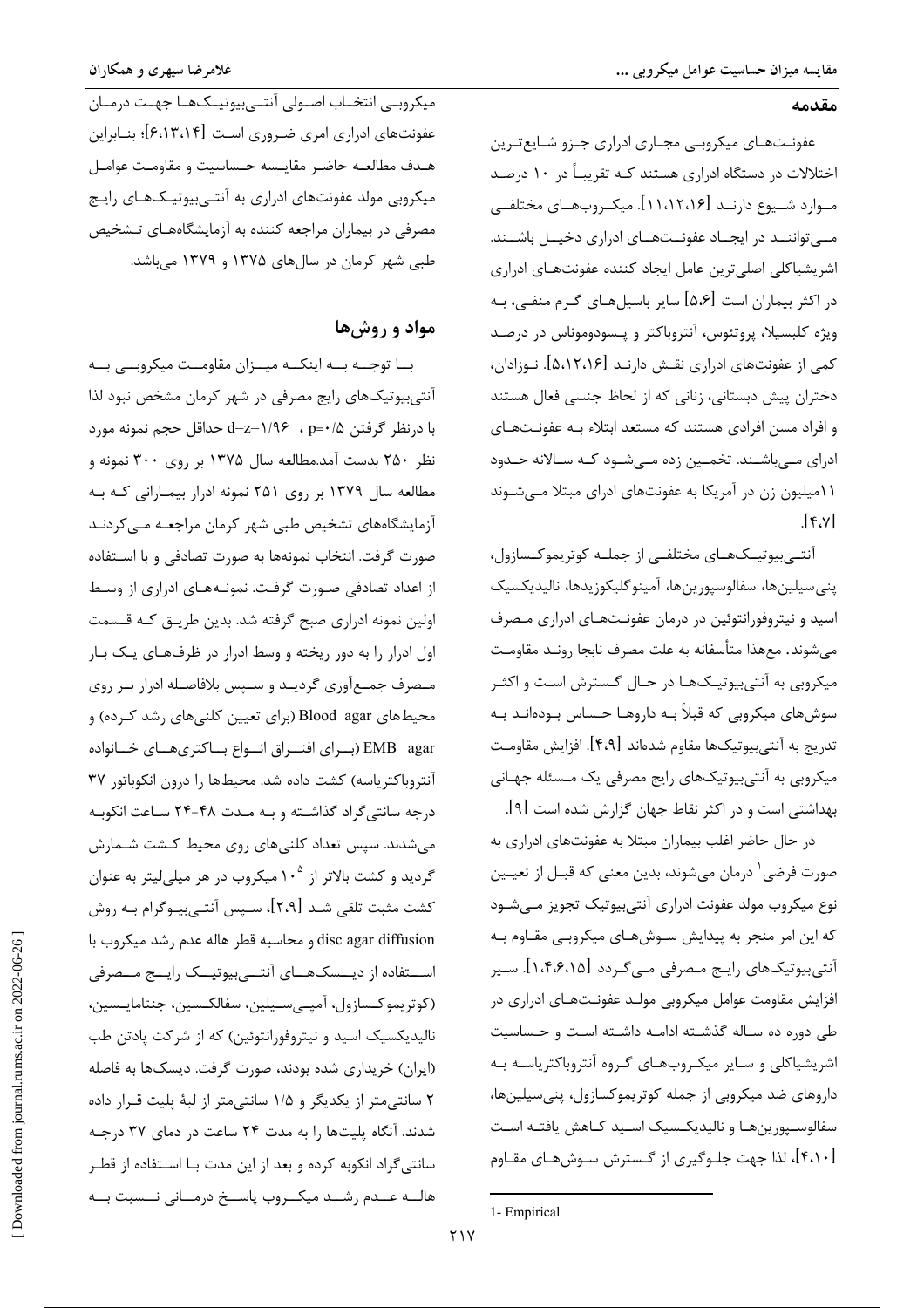آنتی بیوتیکهای فوق به صورت حساس و مقاوم گزارش گردید  $[9.18]$ 

مرحلـه دوم مطالعـه در سـال ۱۳۷۹ بـر روی ۲۵۱ بیمـار مبتلا به عفونت مجاری ادراری صورت گرفت و مراحل بررسبی مـشابه مرحلــه اول بــود. در مرحلــه دوم حــساسيت عوامــل میکروبی مولد عفونتهـای ادراری بـه سییروفلوکـساسین نیـز مورد بررسی قرار گرفت. و در پایان پس از ثبت نتـایج حاصـله قطر هاله عدم رشد میکروبها در دو مطالعه مورد مقایسه قرار گرفت. با توجه به اینکه در سال ۱۳۷۵ مقاومت میکروبی بـه آمپي سيلين بالا بود، بنابراين در مطالعه سال ١٣٧٩ آمپیسیلین در تست آنتیبیوگرام منظور نگردید.

نتايج حاصل توسط تست آماري 2⁄2 مورد آناليز قرار گرفت و دادهها با p<٠/٠۵ معنىدار فرض شدند.

### نتايج

الف – توزیع فراوانی بیماران مورد بررسی بر حسب جنس اطلاعات به دست آمده از دو مطالعـه فـوق نـشان داد كـه میزان فراوانی عفونتهای ادراری در زنان (۸۳ درصد در سـال ۷۵ و ۸۵/۷ درصد در سال ۷۹) به طـور معنــیداری بیــشتر از مردان (۱۷ درصد در سال ۷۵ و ۱۴/۳ درصد در سال ۷۹) مے باشــد (p<-/····). نتــايج حاصــل در دو مطالعــه فــوق مطابقت كامل با يكديگر دارند.

ب – مقایسه عوامل میکروبی مولد عفونتهای ادراری

نتايج تحقيق حاضر نشان داد كه اشريشياكلي اصـليتـرين عامل ایجاد کننده عفونتهای ادراری در هر دو مطالعـه اسـت (۶۲/۷ درصـد در سـال ۷۵ و ۷۳/۳ درصـد در سـال ۷۹). هم جنين آنتروباكتروكلبسيلا بـه عنـوان عامـل بعـدى ايجـاد کننده عفونتهای ادراری شناسایی شـدند. در درصـد کمـی از بیمــاران نیــز پروتئــوس، اســتافیلوکوک کوآگــولاز مثبــت و یــسودوموناس در ایجــاد عفونــتهــای ادراری دخیــل بودنــد (جدول ١).

| جدول ۱: مقایسه شایع ترین عوامل میکروبی مولـد عفونـتهـای |
|---------------------------------------------------------|
| ادراري در طي سال هاي ۷۵ و ۷۹                            |

| ۱۳۷۹                   |       | ۱۳۷۵                 |       | <b>سِالبررسی</b> |
|------------------------|-------|----------------------|-------|------------------|
| در صد                  | تعداد | درصد                 | تعداد | ميكروب           |
| YY/Y                   | ۱۸۴   | 55/1                 | ۱۸۸   | اشريشياكلى       |
| 15/9                   | ۳۵    | ۲۴                   | ۷۲    | آنتروباكتر       |
| $\lambda/\mathfrak{F}$ | ۲۱    | $9/\tau$             | ۲۸    | كلبسيلا          |
| ٢                      | ۵     | $\cdot$ /٣           |       | پروتئوس          |
| ۱۱۲                    | ٣     | $1/\Upsilon$         | ۵     | استافيلوكوك      |
| $\cdot/\lambda$        | ٢     | ۲                    | ۶     | پسودوموناس       |
| $\cdot$ /۴             |       |                      |       | استرپتوکوک       |
| ۱۰۰                    | ۲۵۱   | $\ddot{\phantom{0}}$ | ۳۰۰   | جمع              |

ج – مقایسه اثر آنتی بیوتیــکھــای مــصرفی در درمــان عفونتهای ادراری

۱ـ کوتريموکسازول: از بين عوامل اصلي مولد عفونتهاي ادراری بیـشترین حـساسیت بـه کوتریموکـسازول مربـوط بـه کلبسیلا مےباشد (۵۰ درصد) و سپس ایشریـشیاکلی (۳۸ درصد) و آنتروباکتر (۳۶/۱ درصد) قرار دارند. میزان حساسیت کلبسیلا و ایشریشیاکلی به کوتریموکسازول در مطالعـه سـال ۷۹ نسبت به سال ۷۵ افزایش و میـزان حـساسیت آنتروبـاکتر اندكى كاهش يافته است (جدول ٢).

٢- سفالكسين: ميزان اثر سفالكسين بر عوامل اصلي مولـد عفونتهای ادراری در مطالعه سال ۱۳۷۹ به طـور معنـیداری بیشتر از مطالعه سال ۱۳۷۵ است (p<۰/۰۱).

۳- نالیدیکسیک اسید: میزان اثـر نالیدیکـسیک اسـید بـر اشریشیاکلی در مطالعه سال ۷۹ به طور معنـیداری بیـشتر از مطالعــــه ســــال ۱۳۷۵ اســــت (۲۰۰۵-۰۶). امــــا اثـــــر نالیدیکسیکاسید بر کلبسیلا و آنتروباکتر در مطالعه سال ۷۹ كمتر از سال ۷۵ است (جدول ۲).

۴- نیتروفورانتـوئین: میـزان حــساسیت میکــروبهــای اشریشیاکلی، کلبسیلا و آنتروباکتر به نیتروفورانتوئین در سال ۱۳۷۵ و ۱۳۷۹ تغییـر چنـدانی را نــشان نمــی۵هــد و تقریبــاً یکنواخـت اسـت و حتــی میـزان حـساسیت اشریـشیاکلی و كلبـسيلا در مطالعـه ســا ل ٧٩ نـسبت بــه ســال ٧۵ افــزايش مختـصرى داشـته ولــى ميـزان حــساسيت آنتروبــاكتر بــه نيتروفورانتوئين ۶ درصد كاهش پيدا كرده است (جدول ۲).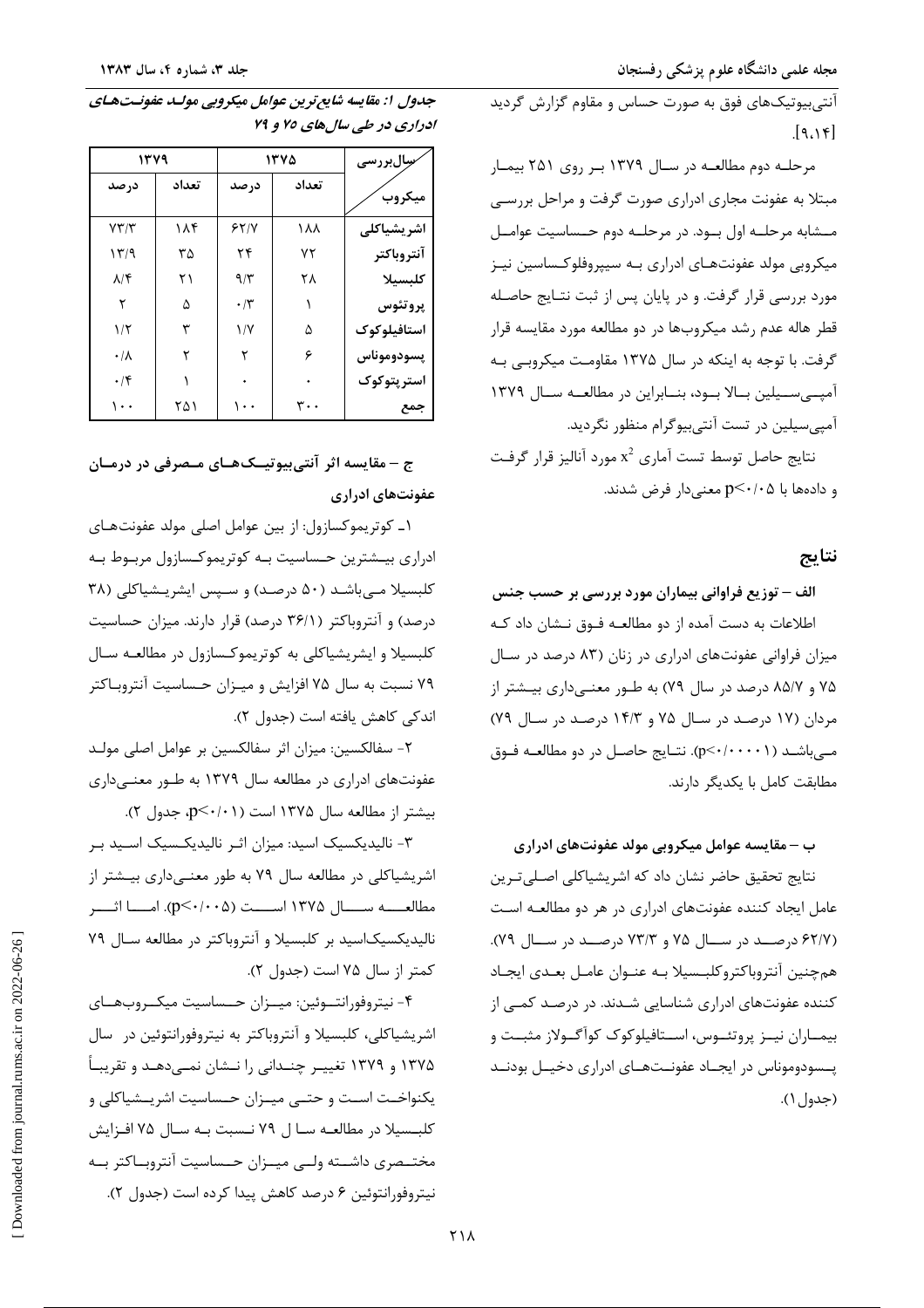جدول ۲: مقایسه درصد حساسیت اشریشیا کلی، کلبسیلا و آنتروبا کتر به آنتی بیوتیک های رایج مصرفی در عفونت های ادراری در سال های ۱۳۷۵ و ۱۳۷۹در شهر کرمان

|                            | آنتروباكتر                  | كلبسيلا      |                                             | اشريشياكلي         |                              | <i>ر</i> درصدحساسیت |
|----------------------------|-----------------------------|--------------|---------------------------------------------|--------------------|------------------------------|---------------------|
| سال ١٣٧٩                   | سال ۱۳۷۵                    | سال ١٣٧٩     | سال ۱۳۷۵                                    | سال ١٣٧٩           | سال ۱۳۷۵                     | آنتي بيوتيک         |
| T1/F                       | ۳۶۱۱                        | ۵۰           | fY/9                                        | ٣٨                 | $\tau\tau/\Delta$            | كوتريموكسازول       |
| YY/Y                       | $\Delta Y/\Lambda$          | ٧۵           | ۵٠                                          | $Y\Delta/\Upsilon$ | $\Delta \cdot 19$            | سفالكسين            |
|                            | 9/9                         |              | ۵۱۶                                         |                    | $\lambda$ /9                 | آمپی سیلین          |
| ٢۶/۵                       | $*\epsilon \cdot \pi$       | T1/5         | $*_{\mathfrak{F}\mathfrak{F}/\mathfrak{F}}$ | YY/Y               | $*\mathfrak{f}*\mathfrak{f}$ | جنتامايسين          |
| $\Delta\Delta/\mathcal{F}$ | 918                         | $\Gamma$ 1/۶ | $\mathbf{r} \cdot \mathbf{r}$               | $Y\Lambda/\Delta$  | 8819                         | نيتروفورانتوئين     |
| Yf/Y                       | $\lambda \Upsilon/\Upsilon$ | 99/1         | $Y\Lambda/F$                                | YT/T               | ۵۶۱۶                         | نالیدیکسیک اسید     |
| ۱۰۰                        | ---------                   | ۱۰۰          |                                             | $41/\lambda$       | ________                     | سيپروفلوكساسين      |

#### \*: اختلاف معنی دار بین سال های ١٣٧٥ و ١٣٧٩، ١٠/٠١

۵- جنتامایسین: میزان حساسیت میکروبهای اصلی مولد عفونتهای ادراری (اشریـشیاکلی، کلبـسیلا و آنتروبـاکتر) بـه جنتامایسین در طی مطالعه سال ۱۳۷۹ به میزان قابل توجهی کمتر از مطالعه سال ۷۵ میباشد p<۰/۰۱ (جدول ۲).

۶- سيپروفلوكساسين: اثر سيپروفلوكساسين بر عليه عوامل میکروبی مولد عفونتهای ادراری فقط در مطالعه سـال ۱۳۷۹ مورد بررسی قرار گرفت که داروی فوق اثر بـسیار مناسـبی بـر

علیــه اشریــشیاکلی (۹۱/۸٪)، کلبــسیلا (۱۰۰٪) و آنتروبــاکتر  $\langle \cdot \cdot \cdot \rangle$ نشان داد.

٧- آمپی سیلین: اثر آمپی سیلین بر علیه عوامـل میکروبـی مولد عفونتهای ادراری در مطالعه سال ۷۵ مورد بررسی قـرار گرفت. آمپیسیلین اثـر بـسیار کمـی بـر علیـه اشریـشیاکلی (٨/٩/)، آنتروباكتر (٦/٩/)) و كلبــسيلا (١٣/٤/)) نــشان داد 

|             | أنتروباكتر             |                 | كلبسيلا      |                    | اشريشياكلي             | درصد مقاومت<br>مِیکروبی |
|-------------|------------------------|-----------------|--------------|--------------------|------------------------|-------------------------|
| سال ١٣٧٩    | سال ۱۳۷۵               | سال ١٣٧٩        | سال ۱۳۷۵     | سال ١٣٧٩           | سال ۱۳۷۵               | آنتی بیوتیک             |
| 9A/9        | 559                    | ۵٠              | 5811         | ۶۲                 | 55/0                   | كوتريموكسازول           |
| T5/T        | YY/T                   | ۲۵              | ۵۰           | Yf/Y               | f9/F                   | سفالكسين                |
|             | 97/1                   |                 | 949          |                    | 91/1                   | آمپی سیلین              |
| $YY/\Delta$ | $\Delta$ 9/ $\epsilon$ | $9\lambda$      | $\Delta Y/Y$ | 557/               | $\Delta\Delta/V$       | جنتامايسين              |
| f(f)        | $T\Lambda$ /9          | 517             | 99/          | $T1/\Delta$        | $T\Delta/\mathfrak{f}$ | نيتروفورانتوئين         |
| $Y\Delta/Y$ | 19/1                   | $\tau\tau/\tau$ | Y1/F         | <b>TEIA</b>        | $*$ $*$ $\delta$       | نالیدیکسیک اسید         |
| $\cdots$    |                        | ۱۰۰             |              | $\lambda/\Upsilon$ |                        | سيپروفلوكساسين          |

جدول ۳: :میزان مقاومت میکروپی عوامل مولد عفونتهای ادراری به آنتی بیوتیک های رایج مصرفی در سال ۱۳۷۵ و ۱۳۷۹ در شهر کرمان

\*: اختلاف معنى دار بين سال هاى ١٣٧٥ و ١٣٧٩، ٢٠/٠٠٥.

مقايسسه حسساسيت عوامـل مولـد عفونـت ادرارى بـه آ**نتي بيوتيکها**: با توجه بـه اينکـه پروتئـوس، پـسودوموناس، استافیلوکوک و استریتوکوک از درصد بسیار کمبی از بیمباران

دچار عفونت ادراری جدا گردیدند، لذا مقایسه میزان حساسیت و مقاومت میکروبهای فوق به آنتی بیوتیکهای رایج مـصرفی از لحاظ آماری مقـدور نمـی باشـد. لـذا در ایـن تحقیـق تنهـا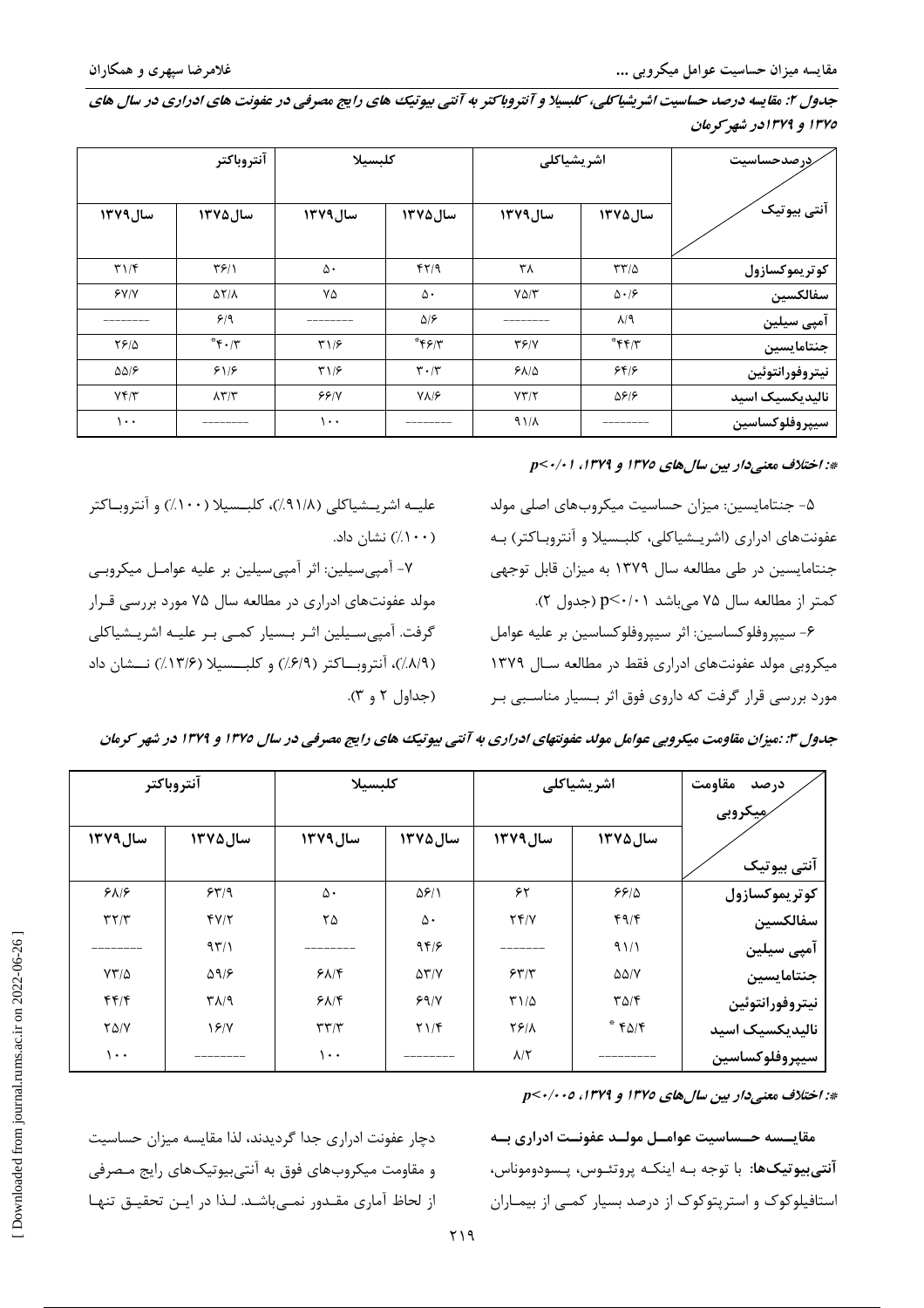حساسیت میکروبهای اشریشیاکلی، کلبسیلا و آنتروباکتر بـه آنتیبیوتیکهای رایج مصرفی مورد بررسی قرار گرفت (جدول ۲) (نمودا, ۱).

در مطالعه حاضر میزان مقاومت اشریـشیاکلی، کلبـسیلا و .<br>آنتروباکتر بــه کوتریموکــسازول بالاسـت و میـزان مقاومـت در سالهای۱۳۷۵ و ۱۳۷۹ تغییر چندانی نکرده است. مقاومت میکروبسی اشریسسشیاکلی، کلبسسیلا و آنتروبساکتر بسـه کوتریموکسازول در سال ۱۳۷۹ بـه ترتیب ۶۶/۵٪، ۵۷/۱٪ و ٤٣/٩٪ بدست آمد كه تغيير چنداني با ميزان مقاومت عوامـل فوق در سال ۱۳۷۹ نشان نمی دهد (جدول ۳)(نمودار ۱).



نمسودار ا: مقايسه ميسزان مقاومت ميكروبسي اشريسشياكلي بيه آنتیبیوتیک های رایج مصرفی در بیماران مبتلا به عفونـتهـای ادراری در سال های ۱۳۷۵ و ۱۳۷۹ در شهر کرمان

#### بحث

میزان فراوانی عفونتهای ادراری در زنان در هر دو مطالعه سال های ۱۳۷۵ و ۷۹ ۱۳ به طور معنے داری بیشتر از مردان بود. این یافتهها با نتایج مطالعات سایر محققین همخوانی دارد  $[80,18]$ 

در هـر دو مطالعــه در دو ســال مختلــف، اشريــشياكلي شایع ترین عامل مولد عفونت ادراری در زنان و مردان مبتلا بـه عفونت ادراری بود. در سایر مطالعات نیز اشریشیاکلی به عنوان شایع ترین عامل میکروبی مولد عفونتهای ادراری ذکر گردیده اســت [۲،۵،۱۰،۱۲]. بــه طــور مثــال در مطالعــهای کــه در سال۲۰۰۴ در امریکا انجام شد اشریشیاکلی (۸۰٪) شایعترین میکروب مولد عفونت ادراری معرفی گردیـد [۱۵]. هــمچنــین

دراکثر مطالعات دیگر اشریشیاکلی به عنوان اصلی ترین عامـل میکروبی مولد عفونت ادرای معرفی گردیده است [۴،۱۱،۱۶]. .<br>آنتروباکتر و کلبسیلا نیز پس از ایشریشیاکلی شـایعتـرین عوامل میکروبی مولد عفونت ادراری بودند کـه نتـایج تحقیـق حاضر با نتایج مطالعاتی که در سایر نقاط انجام شده است تا حدودی همخوانی دارد [۴٬۵٬۱۵٬۱۶]. به طور مثال در مطالعـه گالس<sup>۱</sup> و همکـاران درصـد فراوانـی اشریـشیاکلی، کلبـسیلا و انتروباکتر به ترتیب ۰/۶۰/۳ ، ۱۱/۵٪ و۷/۴٪ گزارش کردیده است [۸].

پروتئــوس، پــسودوموناس، اســتافيلوكوک و اســترپتوكوک عوامل میکروبی دیگری بودنـد کـه در درصـد بـسیار کمـی از بیماران دچار عفونت ادراری جدا گردیدند. در سـایر مطالعـات نیز این عوامـل در درصـدکمی از بیمـاران مبـتلا بـه عفونـت ادراری جــدا گردیــده انــد [۲،۳،۶،۱۱] .بــه طــور مثــال پــــــودوموناس ،پروتئــوس و اســتافيلوكوک ارئــوس بــه ترتيــب ۶/۲٪، ۵/۱٪، ۱/۹٪ درصد بیماران مبتلا به عفونتهای ادراری در آمریکای لاتین جدا گردیدهاند [۸]. استافیلوکوک کوآکـولاز منفی نیز در یـک درصـد بیمـاران فـوق جـدا گردیـد ولـی در مطالعه حاضر در شـهر کرمـان در سـالهـای ۱۳۷۵ و ۱۳۷۹ میکروب فوق در نمونههای ادراری جدا نگردید که دلیـل ایـن امر احتمالا کمی حجم نمونههای مورد بررسی در این مطالعـه بوده است [۸].

میزان مقاومت میکروبی به کوتریموکسازول در بـسیاری از مطالعات دیگر کمتر از میزان مقاومت در مطالعه حاضـر اسـت [۱۵]. در مطالعه ای که توسط پرفتـوا<sup>۲</sup> و همکـاران در آمریکـا صورت گرفته است.

میزان مقاومت اشریشیاکلی به کوتریموکسازول ۴۳ درصد گزارش گردیده است [۱۵].

در مطالعــه دیگــری کــه توســط گــالس و همکــاران در سالهای ۲۰۰۰-۱۹۹۷ در آمریکای لاتین انجـام گرفتـه اسـت میزان مقاومت میکروبی اشریشیاکلی، کلبسیلا و آنتروباکتر بـه کوتریموکسازول ۴۷/۷٪، ۲۹/۷٪، ۵۴/۴٪ گزارش شده است که از میزان مقاومت در مطالعه حاضر کمتر است [۸] هـم چنــین

<sup>1-</sup> Gales 2- Perfetto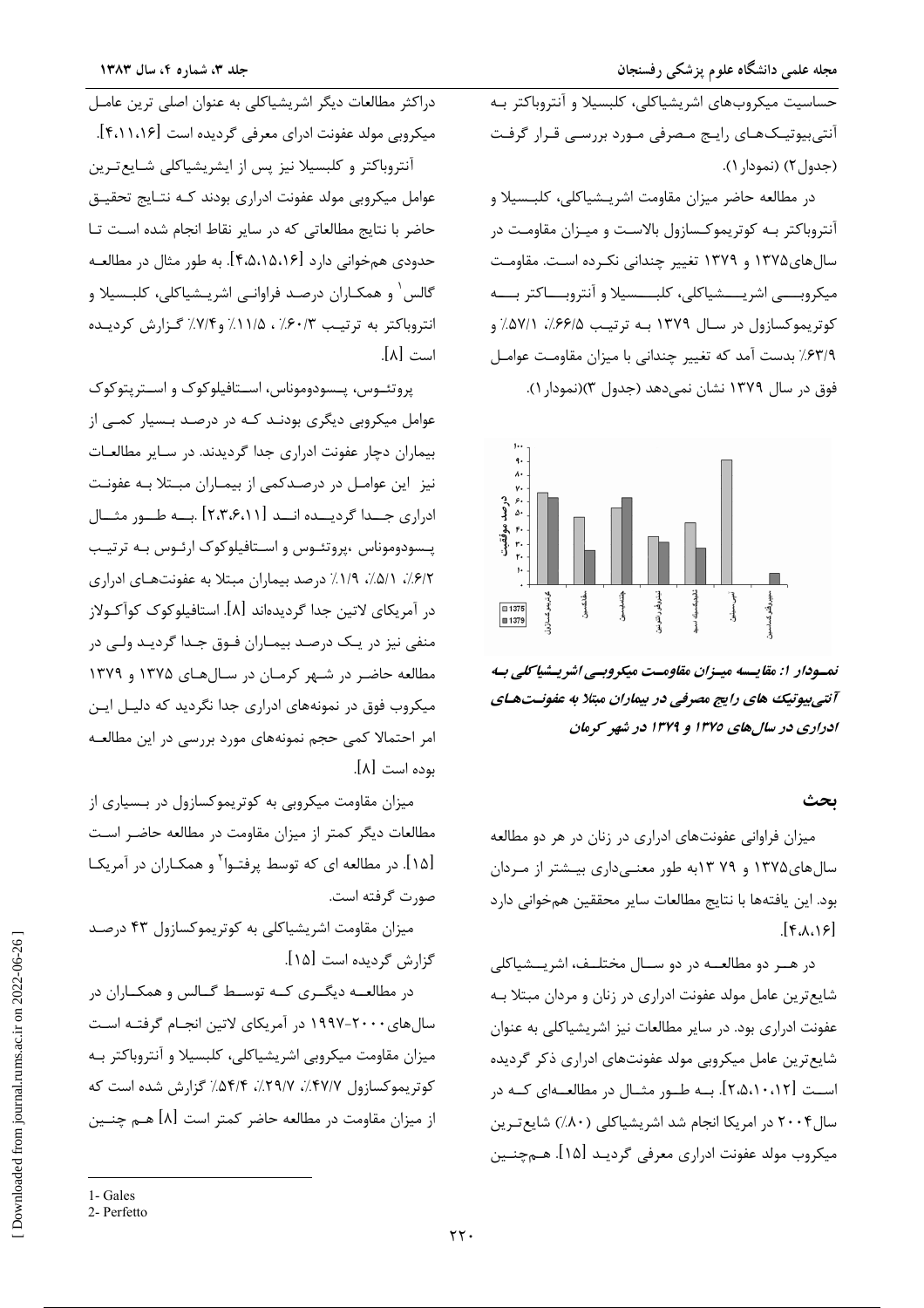غلامرضا سپهری و همکاران

مطالعه حاضر نشان داد که میزان مقاومت میکروبی عوامل مولد عفونت ادراری به جنتامایسین بالاست. و میزان مقاومت در سال ۱۳۷۹ نسبت به سال ۱۳۷۵ رشد چشم گیری داشته است (جـدول ٣). بـدين معنــي كـه مقاومـت اشريـشياكلي، کلبسیلا و آنتروباکتر به جنتامایسین در سال ۱۳۷۹ به ترتیب ۶۳/۳٪، ۶۸/۴٪ و ۷۳/۵ درصد بوده است.

در مطالعات مشابه در آمریکای لاتـین، آلمـان و انگلـستان میزان مقاومت اشریشیاکلی به جنتامایسین بـه ترتیب ۰/.۹/۴ ۳/۷٪ و ۱/۲ درصد گزارش شده است [۵،۸،۱۷] کـه بـه طـور بــسیار چــشم گیــری از میــزان مقاومــت اشریــشیاکلی بــه جنتامایسین در مطالعه حاضر کمتر است. هـم چنـین میـزان مقاومت كلبسيلا و آنتروباكتر به جنتامايسين در مطالعات فوق نيز به طور چشم گيري كمتر از مطالعه حاضر است [۵،۸،۱۷]. اما طبق گزارش سایر محققـین میـزان مقاومـت عوامـل

میکروبی مولـد عفونـت ادراری بـه جنتامایـسین در نیجریـه، نیکاراگوئه و تایوان بسیار بالاست و بـا نتـایج تحقیـق حاضـر همخوانی دارد [۲،۹،۱۰].

میـزان مقاومـت اشریـشیاکلی، کلبـسیلا و آنتروبـاکتر بـه نالیدیکسیک اسید در مطالعه سال ۱۳۷۹ به ترتیب ۲۶/۸٪، ٣٣/٣٪ و ٢٥/٧٪ بدست آمد که کمتر از میزان مقاومت عوامل فوق به نالیدیکسیک اسید در سال ۱۳۷۵ است که علت ایـن امر احتمالاً كاهش ميزان تجويز داروهـاي فــوق جهـت درمــان عفونتهای ادراری می باشد [۱،۳].

میـزان مقاومـت اشریـشیاکلی بـه نالیدیکـسیک اسـید در نیجریه ۳۲/۴ درصد گزارش است که با مقاومت بدست آمـده در مطالعه حاضر مطابقت دارد ولي بسيار بالاتر از ميزان آن در سنگال (١٤//) است [٢،٢].

در مطالعه حاضر میـزان مقاومـت عوامـل میکروبـی مولـد عفونـت ادراري بـه نيتروفورانتــوئين در ســال ١٣٧٩ تفــاوت محسوسی را با میزان مقاومت در سال ۱۳۷۵ نشان نمـیدهـد اما میزان مقاومت در هـر دو مطالعـه بـسیار بـالاتر از میـزان مقاومت اشرشیاکلی به نیتروفورانتوئین در انگلـستان (٣/٧٪) و آمریکــای لاتــین (٧/٢٪) اســت. هــم چنــین میــزان مقاومــت آنتروکوک و کلبسیلا به نیتروفورانتوئین نیز در مطالعـات فـوق كمتر از مطالعه حاضر است [۵،۸].

در مطالعه دیگری که توسط فـارل<sup>۱</sup> و همکـاران در انگلـستان صـورت گرفتــه اســت ميــزان مقاومــت اشريــشياكلي بــه کوتریموکسازول ۳۷/۷٪ و ۱۵/۵٪ گزارش شده است که بـسیار کمتر از میزان مقاومت در مطالعه حاضر است [۵] ولی میـزان مقاومت اشریسشیاکلی بـه کوتریموکـسازول در تـایوان (۵۶٪) نیکاراگوئه (۶۴٪) و اتیوپی(۶۲/۲٪) بـا ارقـام بدسـت آمـده در مطالعــه حاضــر مطابقــت دارد [۹،۱۰،۱۲] در مطالعــه حاضــر میـزان مقاومـت میکروبـی اشریـشیاکلی (۲۴/۷٪)، کلبـسیلا (۲۵٪) و آنتروباکتر (۳۲/۳٪) به سفالکسین در سال ۱۳۷۹ بـه مراتب کمتر از میزان مقاومت در سال ۱۳۷۵ است ولی با میزان مقاومت میکروبی اشریـشیاکلی (۳۴/۷٪) و آنتروبـاکتر (۲۵٪) به سفرادین در مطالعه فارل و همکـاران مطابقـت دارد [۵]. علـت كــاهش مقاومـت ميكروبــي بــه سفالكــسين دقيقــأ مشخص نیست ولی کاهش میزان مصرف سفالکسین در درمان عفونتهای ادراری میتواند به عنوان یکیی از عوامل کاهش مقاومت مد نظر قرار گیرد زیرا به طور مثال در ژاپن وقتی کـه میزان تجویز اریترومایسین از ٢٢ درصد در سال ١٩٧۴ به ٨ درصد در سال ۱۹۸۸ کاهش یافت، متعاقب آن میزان مقاومت میکروبی به اریترومایسین از ۶۲ درصد به ۲ درصد کاهش پیدا کرد [۳]. میزان مقاومت اشریشیاکلی به سفالکسین در تـایوان (۵۹٪) و در نیکاراگوئه (۵۸٪) گزارش شده است که بیشتر از میزان مقاومت گزارش شده در مطالعه حاضر است [۹،۱۰].

بیشترین مقاومت میکروبے در مطالعـه حاضـر نـسبت بـه آمپی سیلین به دست آمد که با گزارش سایر محققین در مورد مقاومت عوامـل مولـد عفونـتهـاي ادراري بـه آميـي،سـيلين مطابقت کامل دارد (جدول۳). به طـور مثـال میـزان مقاومـت اشریشیاکلی به آمپیسیلین در تـایوان، نیجریـه و سـنگال بـه ترتيب ٨٠٪، ١٠٠٪ و ٧٧/٣٪ گزارش شده است [٢،۴،٩].

مـعهــذا ميــزان مقاومــت ميكروبــي اشريــشياكلي بــه آمیی سیلین در مطالعـه wagenlehner و همکـاران در آلمـان ۳۸/۶ درصد گزارش گردیده است کـه بـسیار کمتـر از میـزان مقاومت در مطالعه حاضر است [۱۷]. لذا بـه علـت گـستردگی مقاومت میکروبی به آمپیسیلین در سال ۱۳۷۵ داروی مذکور در سال ۱۳۷۹ مورد استفاده قرار نگرفت.

<sup>1-</sup> Farrell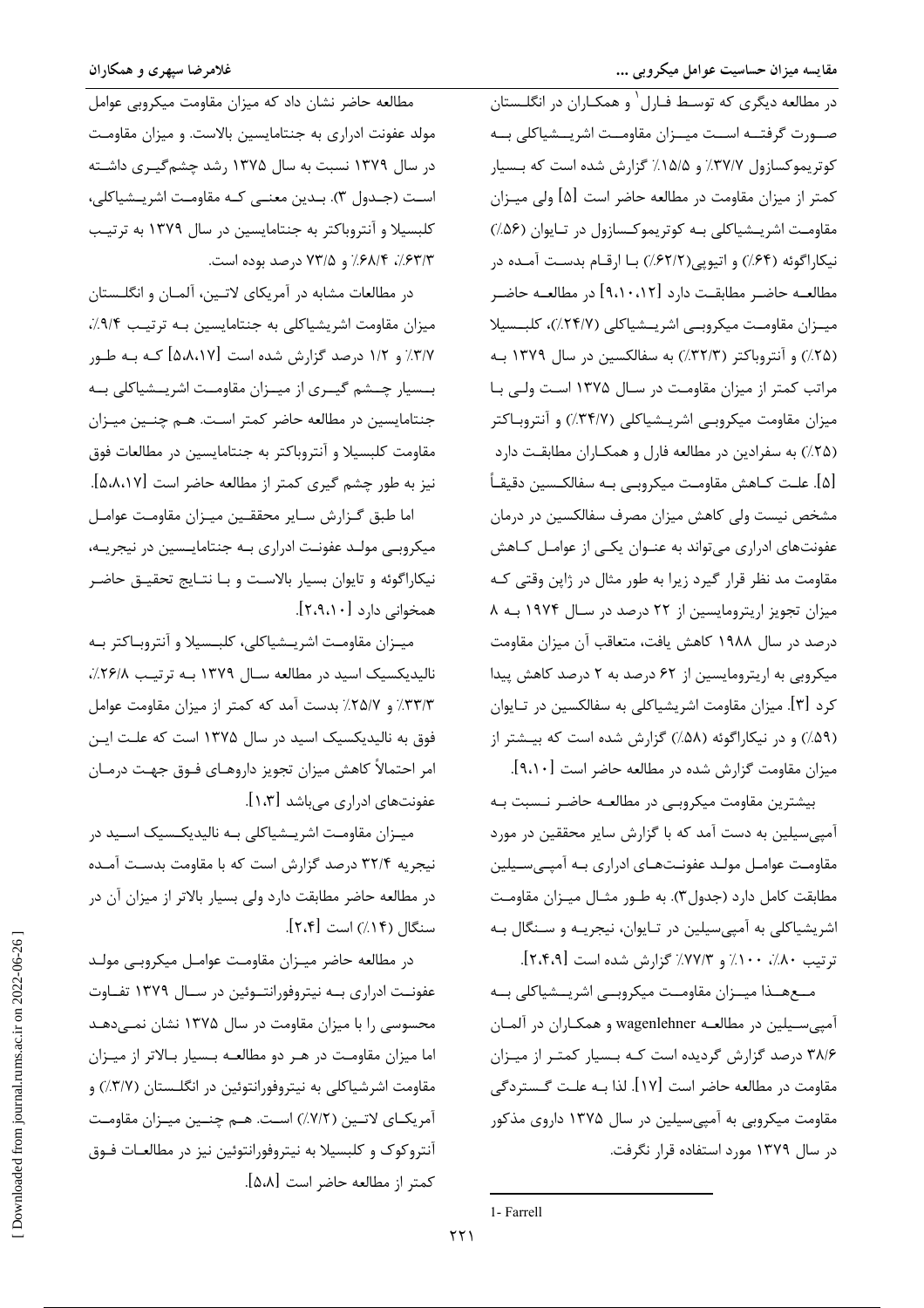.<br>مطالعه حاضر نشان داد که میـزان مقاومـت میکروبـی بـه سيپروفلوكساسين اندك است و تنهـا ٨/٢ درصـد سـوش هـاي ايشريشياكلي به سببروفلوكساسين مقاوم بوده اند (حدول ٢). با این وجود میزان مقاومت فوق به مراتب بیشتر از میـزان مقاومت گـزارش شـده در آمریکــا (۶-۰/۵ درصـد) و حتــی کـشورهای در حـال توسـعه مثـل اتيــوپي (۲ درصـد) اسـت.  $[1500]$ 

میــزان مقاومــت ایــشیرشیاکلی بــه سیپروفلوکــساسین در کشورهای سنگال (۱۳/۳٪)، نیکاراگوئه (۳۰ درصد) و آمریکای لاتين (١٨/٩–١٧/٥ درصد) به مراتب بالاتر از ميزان مقاومت در مطالعه حاضر است [۴٬۸٬۱۰].

به طور خلاصه مطالعه حاضر نــشان داد کــه اشریــشیاکلی اصلی ترین عامل عفونتهای ادراری در بیماران مراجعه کننده

pathogens causing urinary tract infection. J Infec.t. 2003; 46(2): 94-100.

- [6] Fluit AC, Schmitz FJ: Bacterial resistance in urinary tract infections: how to stem the tide. Expert Opin Pharmacother, 2001; 2(5): 813-8.
- [7] Foxman B, Barlow R, Arey H, Gillespie B, Sobel JC Urinary tract infection: self-reported incidence and associated costs. Ann Epidemiol., 2000; 10(8): 509-515.
- [8] Gales AC, Sader HS, Jones RN, SENTRY Participant Group (Latin America): Uurinary tract infection trends in Latin American hospitals: report from the **SENTRY** antimicrobial surveillance Program (1997-2000). Diagn Microbiol Infect Dis., 2002; 44(3): 289-99.
- [9] Lau SM, Peng MY, Chang FY: Resistance rates to commonly used antimicrobials among pathogens of both bacteremic and nonbacteremic community-acquired urinary tract infection. J Microbial Immunol Infect., 2004;  $37(3): 185-91$
- [10] Matute AJ, Hak E, Schurink CA, Mc Arthur A, Resistance of uropathogens in al: et symptomatic urinary tract infections in Leon,

.<br>به آزمایشگاهای تشخیص طب*ی* شهر کرمان بـود کـه مقاومـت بالائی را نسبت به اکثـر آنتـی،بیوتیـکهـای رایـج مـصرفی در عفونتهای ادراری نشان داد. کمترین میزان مقاومت میکروبی نسبت به سیپروفلوکساسین بدست آمد و داروی فوق مناسب ترین و مؤثرترین دارو بـرای درمـان عفونـتهـای ادراری بـود وبیشترین مقاومت میکروبی نسبت به آمیے سیلین بدست آمد. هم چنین مطالعه حاضر نشان داد که میزان مقاومت میکروبے ایشریشیاکلی، کلبسیلا و آنتروباکتر به آنتیبیوتیکهـای رایـج مصرفی در ۱۳۷۹ تفاوت محسوسی را بـا میـزان مقاومـت در سال ۱۳۷۵ نشان نداد و تنها میزان مقاومت عوامـل فـوق بـه جنتاماسین در سال ۱۳۷۹ به طور معنیداری نسبت به سال ١٣٧۵ افزايش يافت.

منابع

- [1] Al-Faris EA, Al Taweel A: Audit of prescribing patterns in Saudi primary health care: What lessons can be learned ? Ann Saudi Med., 1999; 19(4): 317-321.
- [2] Brown BJ, Asinobi AO, Fatunde OJ, Osinusi K, Fasina NA: Antimicrobial sensitivity pattern of organisms causing urinary tract infection in children with sickle cell anemia in Ibadan, Nigeria. West Afr J Med., 2003; 22(2): 110-3
- [3] Dowell SF, Marcy SM, Phillips WR: Principles of judicious use of antimicrobial agents for pediatric upper respiratory tract infections. *Pediatrics*, 1998; 101(suppl): S 163-5
- [4] Dromigny JA, Ndove B, Macondo EA, et al: Increasing prevalence of antimicrobial resistance among Enterobacteriaceae uropathogens in Dakar, Senegal: a multicenter study. Diagn Microbiol Infect Dis., 2003; 47(4): 595-600.
- [5] Farrell DJ, Morrissey I, De Rubeis D, Robbins M, Felmingham D: A UK multicenter study of the antimicrobial susceptibility of bacterial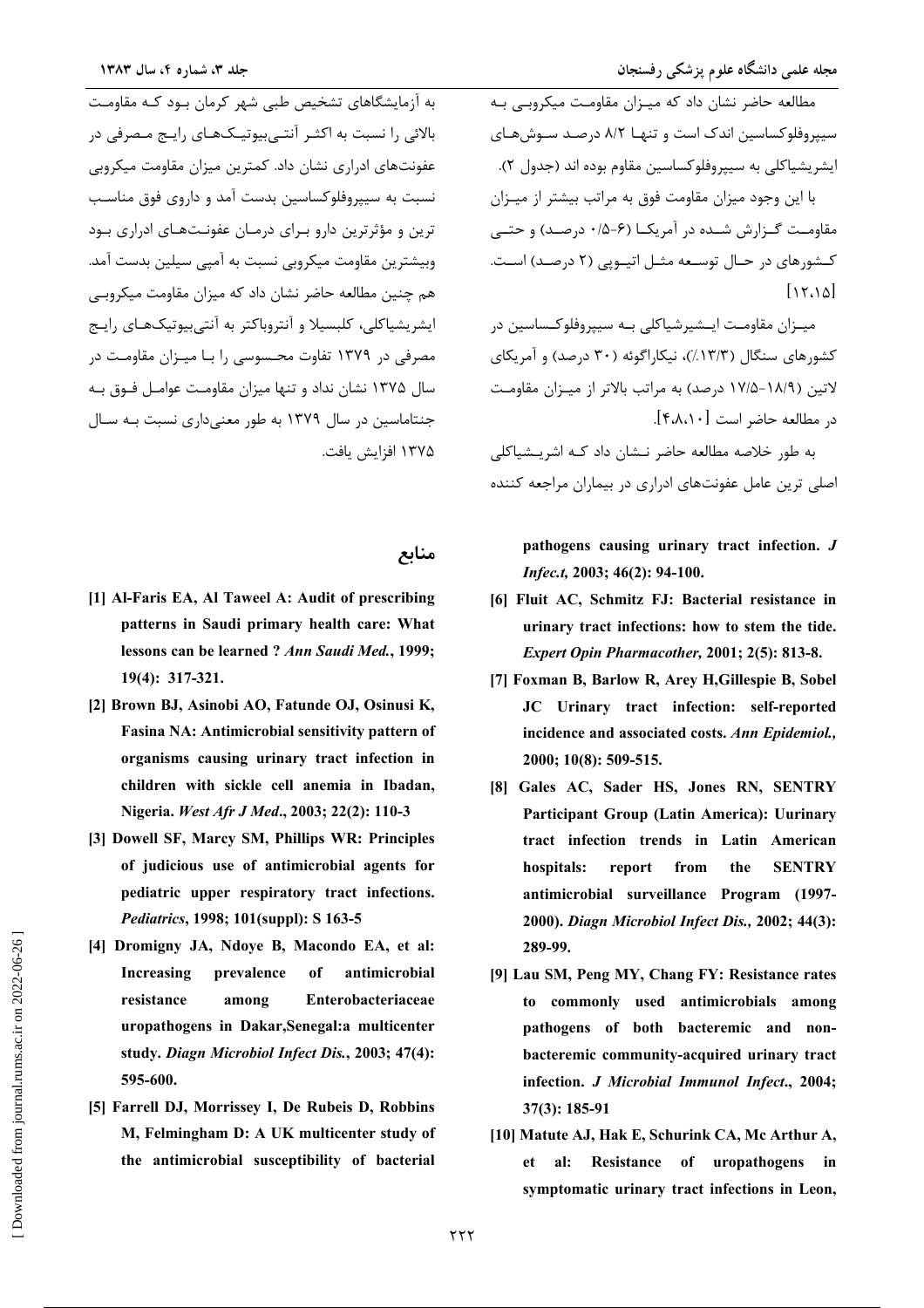- [11] Mobley HT Virulence of the tow primary uropathogens. ASM News., 2002; 66, 403-409.
- [12] Moges AF, Genetu A, Mengistu G: Antibiotic Sensitivities of common bacterial pathogens in urinary tract infections at Gondar Hospital, Ethiopia. East Afr Med J., 2002; 79(3): 140-2.
- [13] Nassar NT: Management of urinary tract infections. J Med Liban., 2000; 48(4): 278-82.
- [14] Nickel JC: Management of urinary tract infections: historical perspective and current strategies; part 2- Modern management. J Urol., 2005; 173(1): 27-32.
- [15] Perfetto EM, Keating K, Merchant S, Nichols BR: Acute uncomplicated UTI and E.coli resistance: implications for first-line empirical antibiotic therapy. J Manag Care Pharm., 2004; 10(1): 17-25.
- مقایسه میزان حساسیت عوامل میکروبی ...
- [16] Turnidge J, Bell J, Biedenbach DJ, Jones RN: Pathogen occurrence and antimicrobial resistance trends among urinary tract infection isolates in the Asia-Western Pacific **Region:report** from the **SENTRY** Antimicrobial Surveillance Program, 1998-1999. Int J Antimicrob Agents., 2002; 20(1): 10-7.
- [17] Wagenlehner FM, Niemetz A, Dalhoff A, Naber KG: Spectrum and antibiotic resistance of uropathogens from hospitalized Patients with urinary tract infections; 1994-2000. Int J Antimicrob Agents., 2002; 19(6): 557-64.